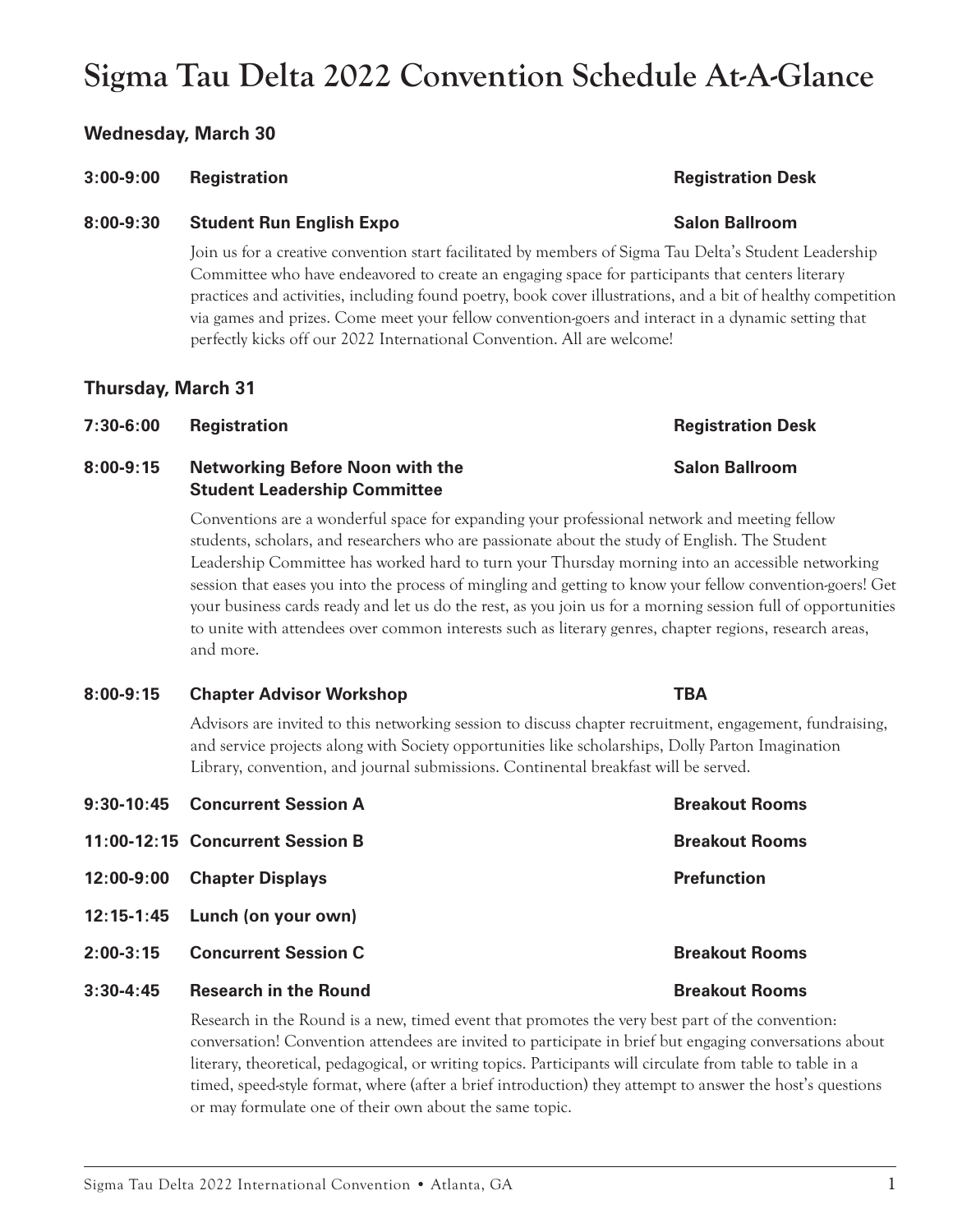| $5:00-6:00$   | <b>Richard Blanco, Featured Speaker</b> | <b>Salon Ballroom</b>      |
|---------------|-----------------------------------------|----------------------------|
| $6:00 - 7:00$ | <b>Richard Blanco, Book Signing</b>     | <b>Main Hallway</b>        |
| $6:00 - 8:15$ | Dinner (on your own)                    |                            |
| $7:00-8:15$   | Sigma Kappa Delta (SKD) Meet & Greet    | <b>Meet in Hotel Lobby</b> |
| $8:30-11:30$  | <b>Dry T-Shirt/Bad Poetry Contests</b>  | <b>Salon Ballroom</b>      |
|               |                                         |                            |

Get ready for some side-splitting fun as chapters with merchandise to sell present funny, English-related skits. Props and costumes are encouraged. All chapters are invited to create a skit. There will be awesome prizes for the best skit AND the best merchandise. Afterward, convention attendees bring you the best and worst in bad poetry. Whether it's a sincerely bad poem written in middle school or a comedy poem lampooning annoying poetic trends, members present the worst original poetry they have ever written in this fiercely funny competition. Members take this competition very seriously, and there are more and better prizes this year than ever before. Come prepared to laugh until you cry. This event is sponsored by the Student Leadership Committee and is open to all attendees.

# **Friday, April 1**

| $8:00 - 2:00$ | <b>Registration</b>                                                   | <b>Registration Desk</b> |
|---------------|-----------------------------------------------------------------------|--------------------------|
| $8:00 - 2:00$ | <b>Chapter Merchandise Sales</b>                                      | <b>Hallways</b>          |
| $8:00-9:15$   | <b>Concurrent Session D</b>                                           | <b>Breakout Rooms</b>    |
| $9:00-9:00$   | <b>Chapter Displays</b>                                               | <b>Prefunction</b>       |
| $9:30-10:45$  | <b>Concurrent Session E</b>                                           | <b>Breakout Rooms</b>    |
|               | <b>A Conversation with Richard Blanco</b>                             | <b>TBA</b>               |
|               | 11:00-12:30 General Business Session<br>\$200 PARTICIPATION INCENTIVE | <b>Salon Ballroom</b>    |

Each chapter sending a voting student delegate to Friday's Business Session and Regional Caucuses qualifies for a reimbursement check of \$200 (\$400 for chapters outside of the continental US).

Required: Pick up the blue validation form at the Business Session and return the completed form at your chapter's Regional Caucus immediately following the Business Session. Checks are mailed shortly after the convention.

# **Award Announcements**

NEHS Literacy Grant - Books for Keeps Chapter Anniversary Awards Outstanding Chapter Awards Advisor Anniversaries Outstanding Literary Journal Awards Project Grant Awards Service Awards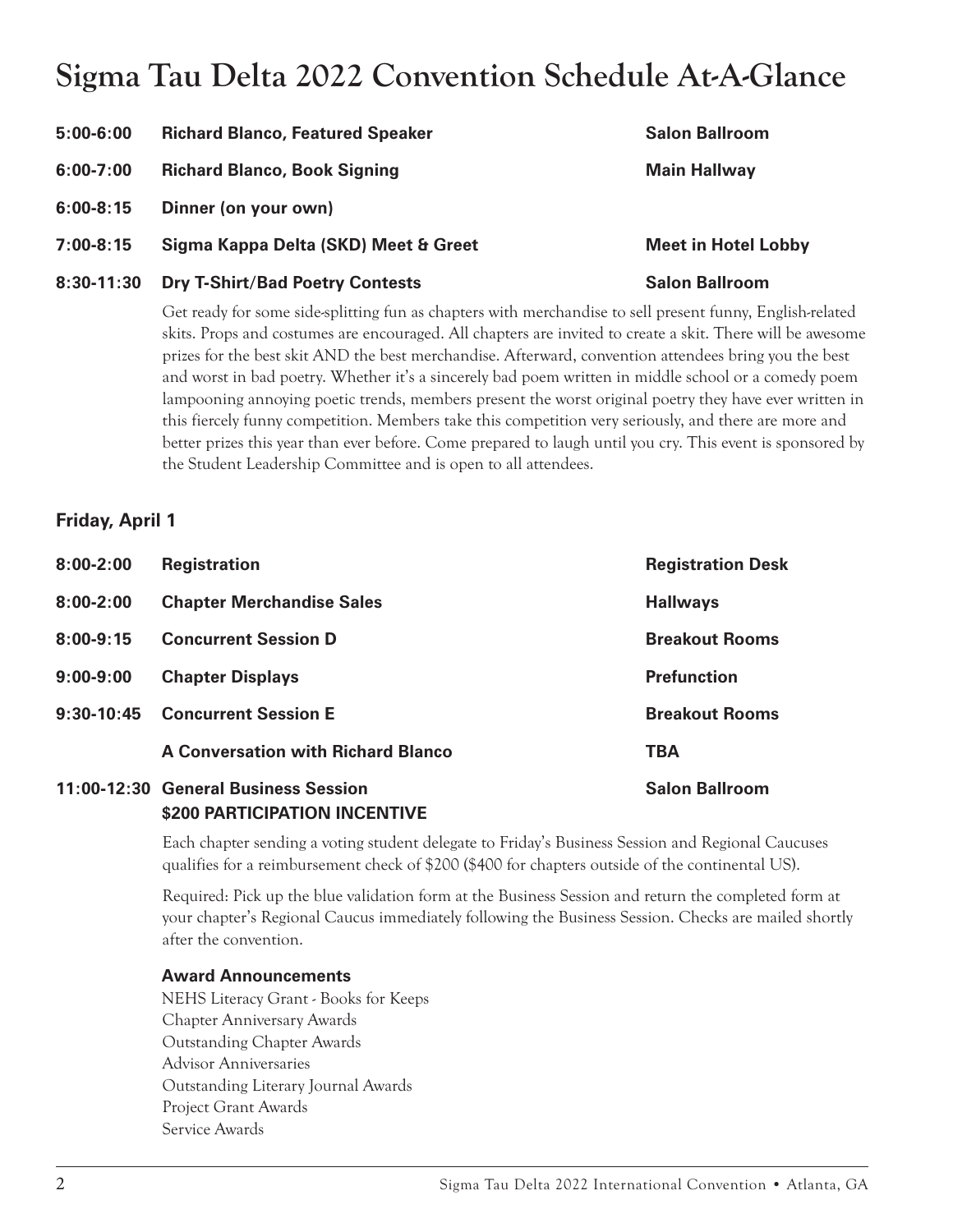| <b>Caucus Breakouts</b>  |                                                                                                                                                                                                      |                                                                                                                                                                                                                                                                                                             |                            |  |
|--------------------------|------------------------------------------------------------------------------------------------------------------------------------------------------------------------------------------------------|-------------------------------------------------------------------------------------------------------------------------------------------------------------------------------------------------------------------------------------------------------------------------------------------------------------|----------------------------|--|
|                          | » Eastern Caucus                                                                                                                                                                                     | <b>TBA</b>                                                                                                                                                                                                                                                                                                  |                            |  |
|                          | <b>Far Western Caucus</b>                                                                                                                                                                            | <b>TBA</b>                                                                                                                                                                                                                                                                                                  |                            |  |
|                          | <b>High Plains Caucus</b><br>$\gg$                                                                                                                                                                   | <b>TBA</b>                                                                                                                                                                                                                                                                                                  |                            |  |
|                          | <b>Midwestern Caucus</b><br>$\rangle$                                                                                                                                                                | <b>TBA</b>                                                                                                                                                                                                                                                                                                  |                            |  |
|                          | <b>Southern Caucus</b><br>$\rangle$                                                                                                                                                                  | <b>TBA</b>                                                                                                                                                                                                                                                                                                  |                            |  |
|                          | <b>Southwestern Caucus</b><br>$\gg$                                                                                                                                                                  | <b>TBA</b>                                                                                                                                                                                                                                                                                                  |                            |  |
| $11:00 - 2:15$           | <b>SKD Kraeger Awards Luncheon</b>                                                                                                                                                                   |                                                                                                                                                                                                                                                                                                             | <b>Meet in Hotel Lobby</b> |  |
| 12:30-1:50               | Lunch (on your own)                                                                                                                                                                                  |                                                                                                                                                                                                                                                                                                             |                            |  |
| 12:30-1:30               | <b>Alumni Epsilon Chapter Meeting</b>                                                                                                                                                                |                                                                                                                                                                                                                                                                                                             | <b>Breakout Room</b>       |  |
| $2:00-3:15$              | <b>Concurrent Session F</b>                                                                                                                                                                          |                                                                                                                                                                                                                                                                                                             | <b>Breakout Rooms</b>      |  |
| $3:30 - 4:30$            | <b>Nic Stone, Featured Speaker</b>                                                                                                                                                                   |                                                                                                                                                                                                                                                                                                             | <b>Salon Ballroom</b>      |  |
| 4:30-5:30                | <b>Nic Stone, Book Signing</b>                                                                                                                                                                       |                                                                                                                                                                                                                                                                                                             | <b>Main Hallway</b>        |  |
| 4:30-8:00                | Dinner (on your own)                                                                                                                                                                                 |                                                                                                                                                                                                                                                                                                             |                            |  |
| $5:30-6:30$              | <b>President's Reception for Faculty and Alumni</b>                                                                                                                                                  |                                                                                                                                                                                                                                                                                                             | <b>TBA</b>                 |  |
| $8:00-9:15$              | <b>Rectangle Reading</b>                                                                                                                                                                             |                                                                                                                                                                                                                                                                                                             | <b>Salon Ballroom</b>      |  |
|                          | Introduction:                                                                                                                                                                                        | Carie King, Managing Editor of Sigma Tau Delta publications, The University of Texas at Dallas                                                                                                                                                                                                              |                            |  |
|                          | The Sigma Tau Delta Rectangle (founded in 1931) is an annual journal of creative writing that publishes<br>fiction, non-fiction, and poetry. Authors of the 2022 publication will share their works. |                                                                                                                                                                                                                                                                                                             |                            |  |
| $9:30-10:30$             | <b>Open Mic</b>                                                                                                                                                                                      |                                                                                                                                                                                                                                                                                                             | <b>Salon Ballroom</b>      |  |
|                          |                                                                                                                                                                                                      | Attendees are invited to share their short, original creations at Open Mic Night. Bring your best poetry,<br>flash fiction, and other short pieces to perform for the friendliest audience you will ever find. This event<br>is sponsored by the Student Leadership Committee and is open to all attendees. |                            |  |
| <b>Saturday, April 2</b> |                                                                                                                                                                                                      |                                                                                                                                                                                                                                                                                                             |                            |  |
| $8:00-12:00$             | <b>Registration</b>                                                                                                                                                                                  |                                                                                                                                                                                                                                                                                                             | <b>Registration Desk</b>   |  |

| 0.00-14.00     | negistration                         | <b>NEGISLIQUUL DESK</b> |
|----------------|--------------------------------------|-------------------------|
| $8:00 - 2:00$  | <b>Chapter Merchandise Sales</b>     | <b>Prefunction</b>      |
| $8:00 - 9:15$  | <b>Concurrent Session G</b>          | <b>Breakout Rooms</b>   |
| $9:00 - 12:00$ | <b>Chapter Displays</b>              | <b>Prefunction</b>      |
| 9:30-10:45     | <b>Concurrent Session H</b>          | <b>Breakout Rooms</b>   |
|                | <b>A Conversation with Nic Stone</b> | TBA                     |